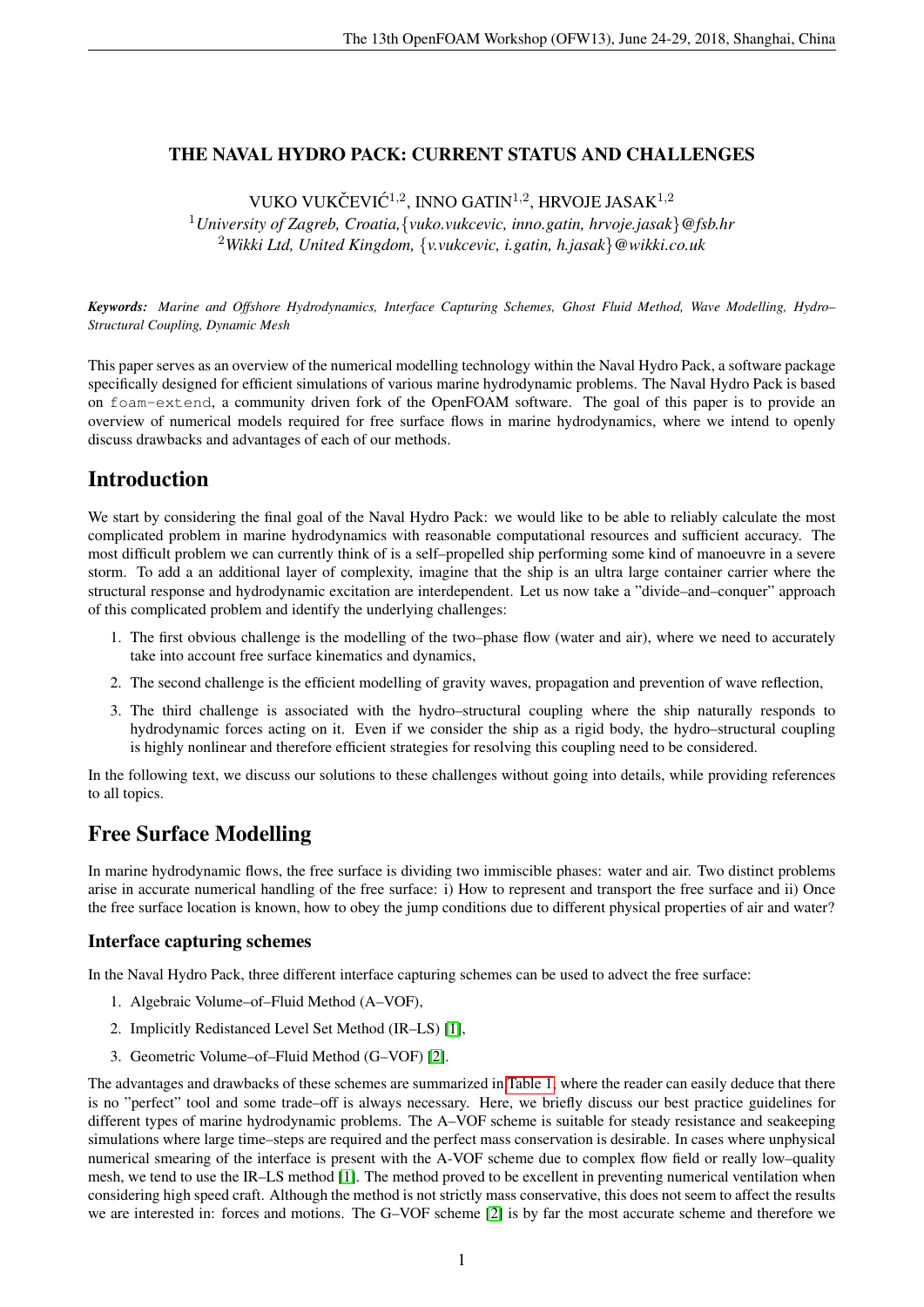<span id="page-1-0"></span>

| Advection scheme                     | A-VOF          | <b>IR-LS</b>                             | G-VOF             |
|--------------------------------------|----------------|------------------------------------------|-------------------|
| Mass conservation                    |                | Machine tolerance   Discretisation error | Machine tolerance |
| Courant number limit                 | N <sub>0</sub> | N <sub>0</sub>                           | Yes, $Co < 1$     |
| Control of interface smearing   Poor |                | Excellent                                | Excellent         |

| Table 1: Comparison of different interface capturing schemes as implemented in the Naval Hydro Pack. |  |
|------------------------------------------------------------------------------------------------------|--|
|                                                                                                      |  |

often use it for violent free surface flows where we seek accurate interface resolution, *e.g.* green water simulations [\[3\]](#page-3-2). The obvious drawback is that it requires a Courant number lower than 1.

#### Ghost Fluid Method for interface jump conditions

Once the free surface location is known, the discontinuity in density and consequently dynamic pressure needs to be taken into account in an accurate way. If one uses standard discretisation practices where the dynamic pressure and density gradient are coupled within the momentum equation, this will cause spurious velocities near the interface in the lighter phase [\[4\]](#page-3-3) (even without surface tension). The phenomenon can also cause difficulties with advection of the interface because the velocity field is non–physical near the interface. The kinematic and dynamic boundary conditions between water and air can be taken into account with interface–corrected discretisation schemes with the Ghost Fluid Method (GFM) [\[4\]](#page-3-3). A similar approach is used by Queutey and Visonneau [\[5\]](#page-3-4) in the ISIS–CFD software (the CFD solver behind NUMECA's FINE/Marine suite). Currently, our implementation handles dynamic pressure and density jumps across the interface, while the tangential stress balance is still approximated by calculating the velocity gradient using standard Finite Volume discretisation. All interface capturing schemes are used alongside the GFM method in the Naval Hydro Pack. For backward compatibility reasons, the old formulation without the GFM is still available, although we rarely use it.

There is one difficulty with the GFM that we have recently experienced. Since the GFM assumes infinitesimally discontinuous distribution of the density and dynamic pressure, the simulation becomes unstable if water entrains air in a way that the air should be compressed. This is actually the drawback of the incompressibility assumption and not the GFM method. Currently, we are working on extending the GFM for two phase flows where one phase is fully incompressible (water) and the other is compressible with isentropic equation of state (air).

It is equally important to note the indirect benefits of the GFM. As the velocity field across the free surface is continuous and there are no spurious air velocities in air, we observe two advantages: i) The advection of the free surface with all methods is much more stable since the flux is well defined across the interface and ii) The maximum Courant number is significantly lower, enabling faster simulations.

## Wave Modelling

In order to efficiently model gravity water waves in the CFD domain, different strategies can be used. In the Naval Hydro Pack, we extend the relaxation zone approach by Jacobsen *et al.* [\[6\]](#page-3-5) in order to have implicit blending during the transport [\[1\]](#page-3-0). The relaxation zones provide an efficient and straightforward tool that we can build upon in future to couple our CFD model with CPU time efficient potential flow models. The approach is also favourable for considering unbounded domains (*e.g.* ships sailing in ocean) and directional sea states. Since the potential flow solution has negligible cost compared to CFD, we prefer to use fully nonlinear stream function wave theory for monochromatic waves and Higher Order Spectrum (HOS) method [\[7\]](#page-3-6) for irregular sea states. The HOS is quite favourable since it accounts for nonlinear wave modulation and wave–wave interaction, so there is no need to resolve these within CFD.

In the Spectral Wave Explicit Navier–Stokes Equations (SWENSE) method as implemented in the Naval Hydro Pack [\[1\]](#page-3-0), the waves are introduced in the whole CFD domain. This approach gives us the possibility of calculating only the nonlinear perturbation around the explicit incident wave, instead of calculating the total fields using the standard approach and introducing waves only within the relaxation zones. Since the incident wave field is explicit in the SWENSE method, it slightly facilitates the wave propagation in CFD domain. However, for violent free surface effects such as green water, it is reasonable to expect that the flow solution will be significantly different from the incident wave, making the SWENSE method unsuitable for this type of problems.

## Hydro–Structural Coupling

The previous two sections give us a variety of tools to handle the two–phase flow, while the missing bit is the coupling of the flow field with the motion of a ship or another offshore object. Two distinct challenges can be identified when considering the hydro–structural coupling: i) Coupling strategy between the fluid–flow and 6 DOF equations of motion and ii) Efficient handling of dynamic mesh.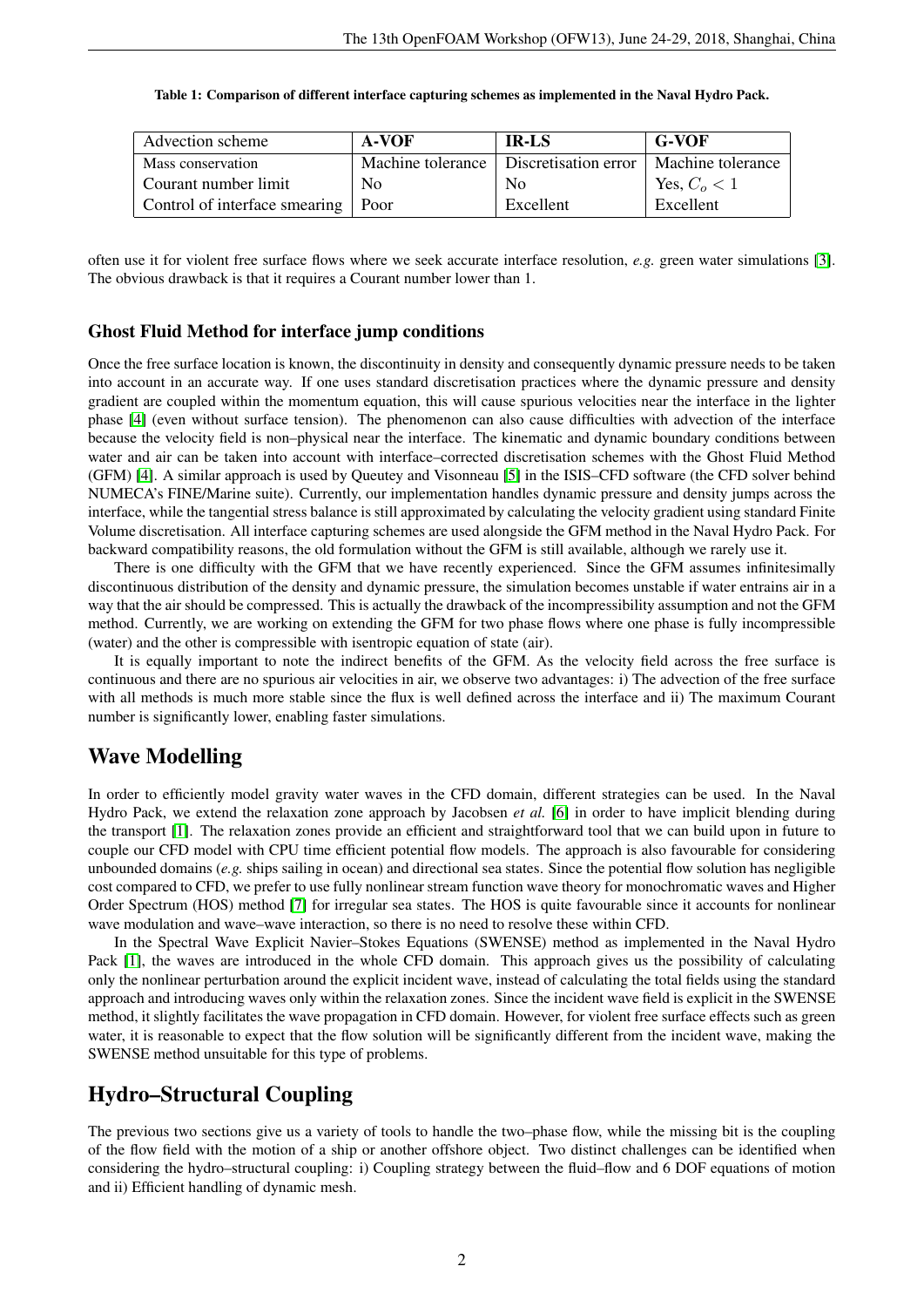### Algorithms for hydro–structural coupling

In Finite Volume CFD, almost all hydro–structural coupling algorithms are partitioned, meaning that the flow field and 6 DOF equations of motion are solved one after another in an iterative manner. In the Naval Hydro Pack, the 6 DOF equations are strongly coupled to the fluid flow within the nonlinear (PIMPLE) loop, where a sufficient number (usually six or more for seakeeping) of nonlinear corrector steps is necessary to converge the solution within a time–step. We have implemented an enhanced strategy where the 6 DOF equations are additionally integrated after each pressure correction step. The approach provides significantly improved convergence of 6 DOF and flow field at a negligible CPU time cost. The benefit of this approach is demonstrated in Gatin *et al.* [\[8\]](#page-3-7), where almost the same motion amplitudes are obtained by using 2, 4, 6 or 8 nonlinear correctors for the seakeeping of the KCS model. This allowed us to speed-up our seakeeping simulations up to three times without sacrificing the accuracy.

<span id="page-2-0"></span>Recently, we have also developed a monolithic coupling approach, where the 6 DOF equations are solved as a constraint within the pressure equation. Similar to the enhanced coupling, the monolithic coupling improves the convergence with lower number of nonlinear correctors, as presented on [Figure 1](#page-2-0) where the heave motion for seakeeping of the KCS model is depicted. The monolithic approach proved to be quite favourable for motions with high acceleration (*e.g.* seakeeping of high speed planning hulls) and high added mass (relative to the mass of the ship). However, it should be stated that for the seakeeping of displacement ships, this approach is rather excessive: although it can be used confidently, the benefit will be minor compared to the enhanced approach [\[8\]](#page-3-7). The numerical details and benefits of this approach are described by Jasak *et al.* [\[9\]](#page-3-8).



Figure 1: Heave amplitude and phase for different number of nonlinear correctors, KCS model, C5 case, Tokyo Workshop [\[10\]](#page-3-9)

### Dynamic Mesh Handling

Once the 6 DOF equations are solved and the new position of the ship is obtained, one needs to efficiently handle the dynamic mesh motion. Different approaches exist in the Naval Hydro Pack and foam-extend, which are summarized in [Table 2.](#page-3-10) The first option is the simplest: the domain is moved as a rigid body. The method is simple to implement and robust, while it does not allow multiple bodies and is not suitable for fairly large motions. The second method is mesh deformation, where we prefer to use an algebraic approach where the mesh is moved rigidly in the vicinity of the body and the deformation slowly decays towards farfield boundaries. The approach is as efficient as the domain motion. Although it can also have difficulties with large amplitude motions, the method is suitable for most of the standard marine hydrodynamic problems. Both domain motion and mesh deformation strategies cannot handle appendages that can move relative to the moving ship. In foam-extend-4.1, a significant improvements to the Immersed Boundary library and Overset Mesh library have been added, making these choices more suitable for marine hydrodynamic flows. Both methods offer extreme versatility in a sense that they can handle complex relative motions. The Overset Mesh method is more suitable for flows where viscous effects are important, while the Immersed Boundary method is favourable where the pressure effects are dominant and the viscous effects are of secondary interest. In current state, both methods are efficiently parallelised and work well, although the pre–processing stage is more demanding for the Overset Mesh since it requires careful consideration of the overlapping region. Both methods are in their intermediate stages of development in foam-extend, which practically means that the tools are working, although a significant portion of thorough verification and validation is missing, along with some additional minor development.

## Conclusion and Future Work

A single conclusion can be drawn from this discussion and our experience during the past decade: there is no single best tool which will be able to efficiently tackle all the marine hydrodynamic problems. In our opinion, it is up to